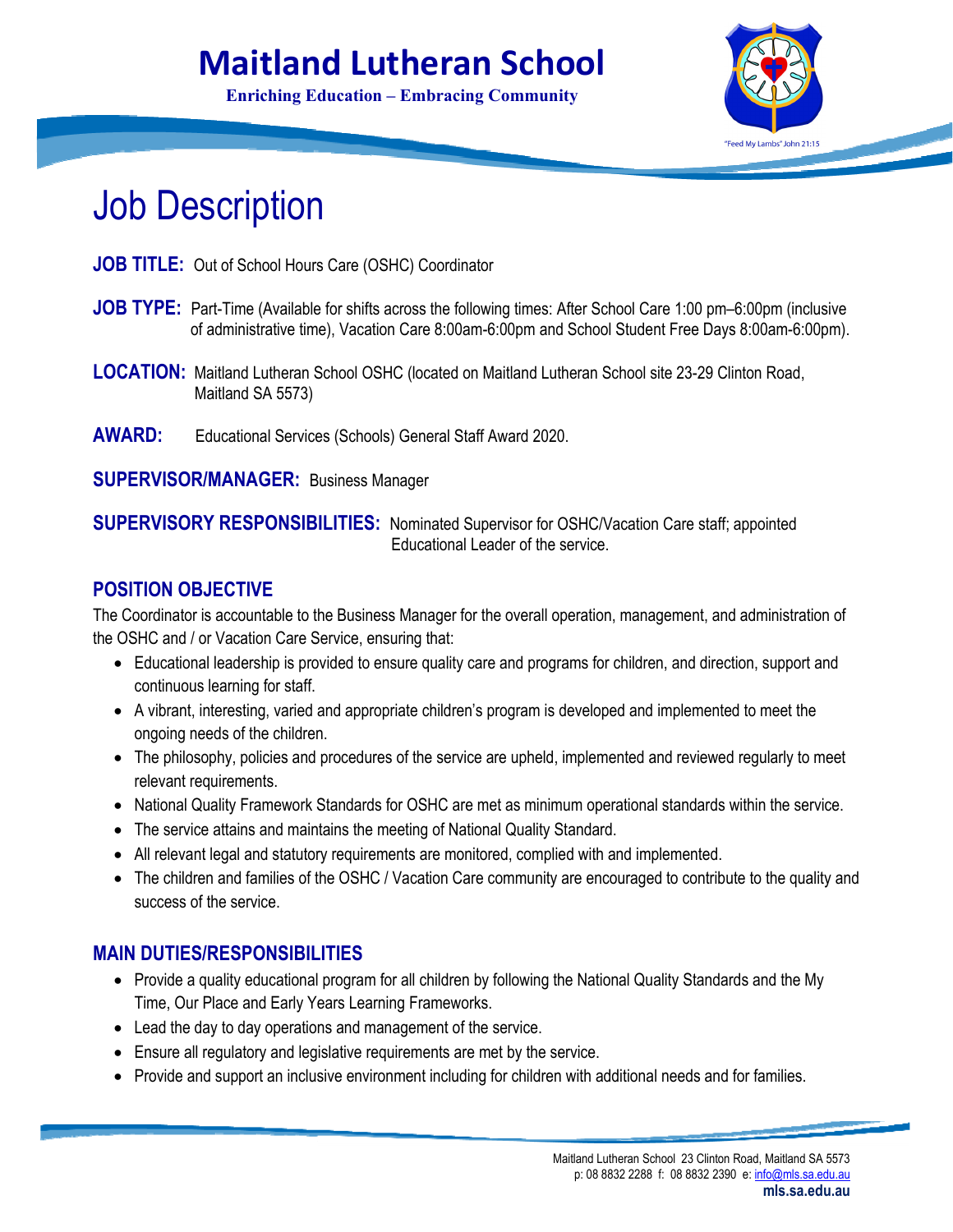- Perform specific tasks including, but not limited to, supervision of children, running of activities, cleaning, and food preparation.
- Ensure children are safe, secure and their individual needs are met at all times.
- Ensure that confidentiality is maintained and privacy of children, parents and educators is respected at all times.
- Provide a welcoming and professional environment for families and team members through the provision of consistent high-quality customer service.
- Provide regular communication of service user's feedback and information to the relevant team members.
- Ensure ongoing evaluation and quality improvement of the service's program in collaboration with staff as the leader responsible for programming decisions.
- Engage in the evaluation of performance with your immediate manager and actively seek opportunities for professional development.
- Provide ongoing direction and support for staff including evaluation of staff performance and assistance in the identification of opportunities for their professional development.
- Understand responsibilities and roles and work in accordance with Work Health and Safety, Mandatory Reporting, Emergency Procedures, and Maitland Lutheran School OSHC policies and procedures.
- Apply workplace Diversity and Equity principles at all times.
- Models the Maitland Lutheran School OSHC Values, Beliefs, Aims and Philosophy.
- Accountable and responsible for the promotion of safety and health in the workplace.
- Other tasks as directed.

## **SKILLS & EXPERIENCE**

#### **Qualifications and Special Conditions:**

- Diploma or Degree level qualification as approved by Australian Children's Education and Care Quality Authority (ACECQA) [Students studying an Education Degree are welcome to apply (Qualified OSHC Educators need to have completed their 2nd year of a degree in education)].
- Current approved first aid qualification, anaphylaxis management training and emergency asthma management training as listed on the ACECQA website (including up to date CPR).
- Current Working with Children Check.
- Current National Police National Police Check clearance.
- Current Responding to Risks of Harm, Abuse and Neglect Education and Care (RRHAN-EC).
- Current Safe Food Handling.
- Current Lutheran Education Australia Valuing Safe Communities training (to be provided in-house).
- Must be able to provide evidence of (at minimum) double vaccination against COVID-19 (though strongly recommended to have had three TGA approved COVID-19 vaccinations and ability to evidence).

## **Experience, Knowledge and Skills**

- Demonstrated experience in working with children.
- Excellent understanding of the National Quality Framework and learning Frameworks My Time Our place and Belonging, Being and Becoming.
- Ability to oversee planning, development, implementation and evaluation of developmentally appropriate programs for children reflecting the Lutheran school community.
- **Effective leadership, interpersonal and supervisory skills.**
- Demonstrate the ability to plan, work and manage time effectively.